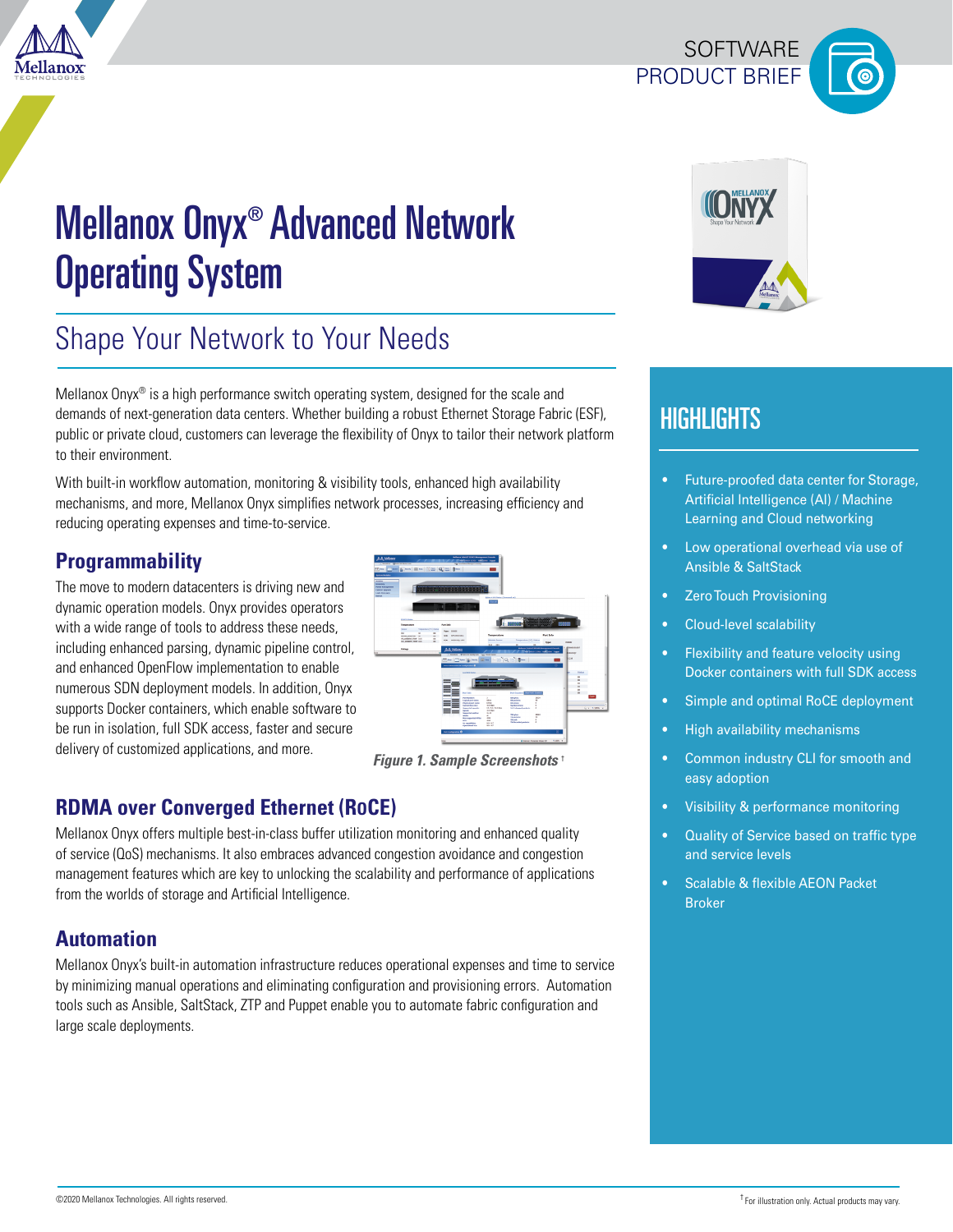## **Cloud-level Scalability**

Mellanox Onyx enables customers to build scalable leaf and spine cloud networks that are resource-optimized and cost-efficient, reducing unnecessary layers of switches, optics and fiber. Onyx scalable and robust layers 2 and 3 protocol stacks includes: ECMP load balancing and effective bandwidth utilization, BFD infrastructure for optimal failure recovery, robust layer 2 MLAG deployment, and a L2 VXLAN gateway that integrates with controllers like NSX and OpenStack.

## **Mellanox AEON Packet Broker**

AEON Packet Broker is a built-in scalable and flexible cost effective network packet broker solution. AEON enables the capture and analysis of all required traffic and flows in a data center or service provider network toward analysis tools, such as Riverbed, FireEye, Splunk (and many others).

## **Monitoring & Visibility**

Mellanox Onyx offers operators a wide variety of monitoring and innovative telemetry tools, providing greater visibility into the network and enabling users to proactively plan and maintain networks —starting from enhanced link diagnostics that deliver detailed information and advisory regarding link-level corrective actions, through sub-microsecond buffer occupancy and congestion.

Using a flexible, user-configurable telemetry agent, the operator can select and adjust the parameters they would like to stream toward a centralized collector, or toward Mellanox's stateof-the-art Mellanox NEO telemetry application.

#### **What Just Happened™ (WJH)**

As an innovative network telemetry technology, Mellanox's What Just Happened™ (WJH) monitors and alerts on data plane anomalies to reduce system downtime. With built-in capabilities to inspect packets across all ports at line-rate, multi-terabit speeds, WJH avoids time-consuming data collection and manual searches for network problems.

## **High Availability**

Enhanced network mechanisms provide high availability on both Layer 2 and layer 3: ECMP, MLAG. Also included are monitoring mechanisms that support IT departments that have adopted a proactive maintenance approach.

#### **AEON Packet Broker Use Cases**

- Network security monitors your network for malicious activity
- Network growth planning proactive plans your network elasticity; grow or expand according to your business strategy
- SLA monitoring verifies your customers are receiving agreedupon services as defined by the SLA agreement
- Regulatory compliance supports regulatory compliance related to your type of network (finance, enterprise, etc.)
- Lawful Interception (LI) capabilities facilitates CALEA compliance for service providers



*Figure 2. Mellanox Onyx Fabric*

## **End-to-end Fabric Management with Mellanox NEO®**

Mellanox NEO®management platform extends management throughout the entire fabric, with end-to-end capabilities for both switches and NICs. Use Mellanox NEO to enable even greater visibility into the complete data transport path, from the server, through the network fabric and to the server/client.